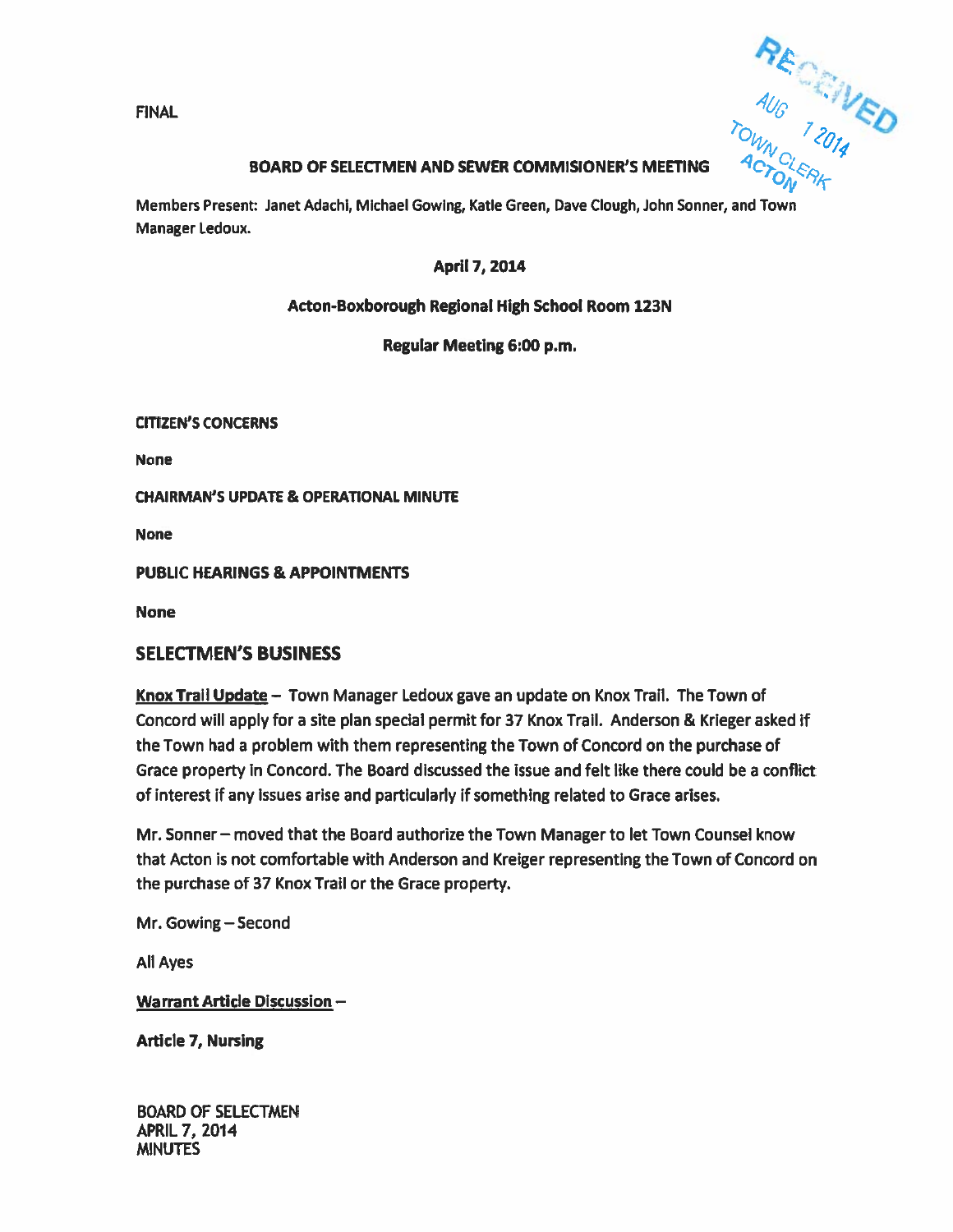## FINAL

Mr. Clough – reported that FinCom will remove this article from consent and recommend that \$60,000 be taken from fund balance, not taxation.

Ms. Green — motion to not recommend the FinCom's amendment

Mr. Gowing—Second

3 Ayes, 2 Nays (Mr. Sonner and Mr. Clough - nay)

ArtIcle 28

Ms. Green — motion to not recommend Article 28 if the motion to take no action is defeated.

Mr. Sonner—Second

All Ayes

Mr. Ledoux Clerk

Recording Secretary

BOARD OF SELECTMEN APRIL 7, 2014 **MINUTES**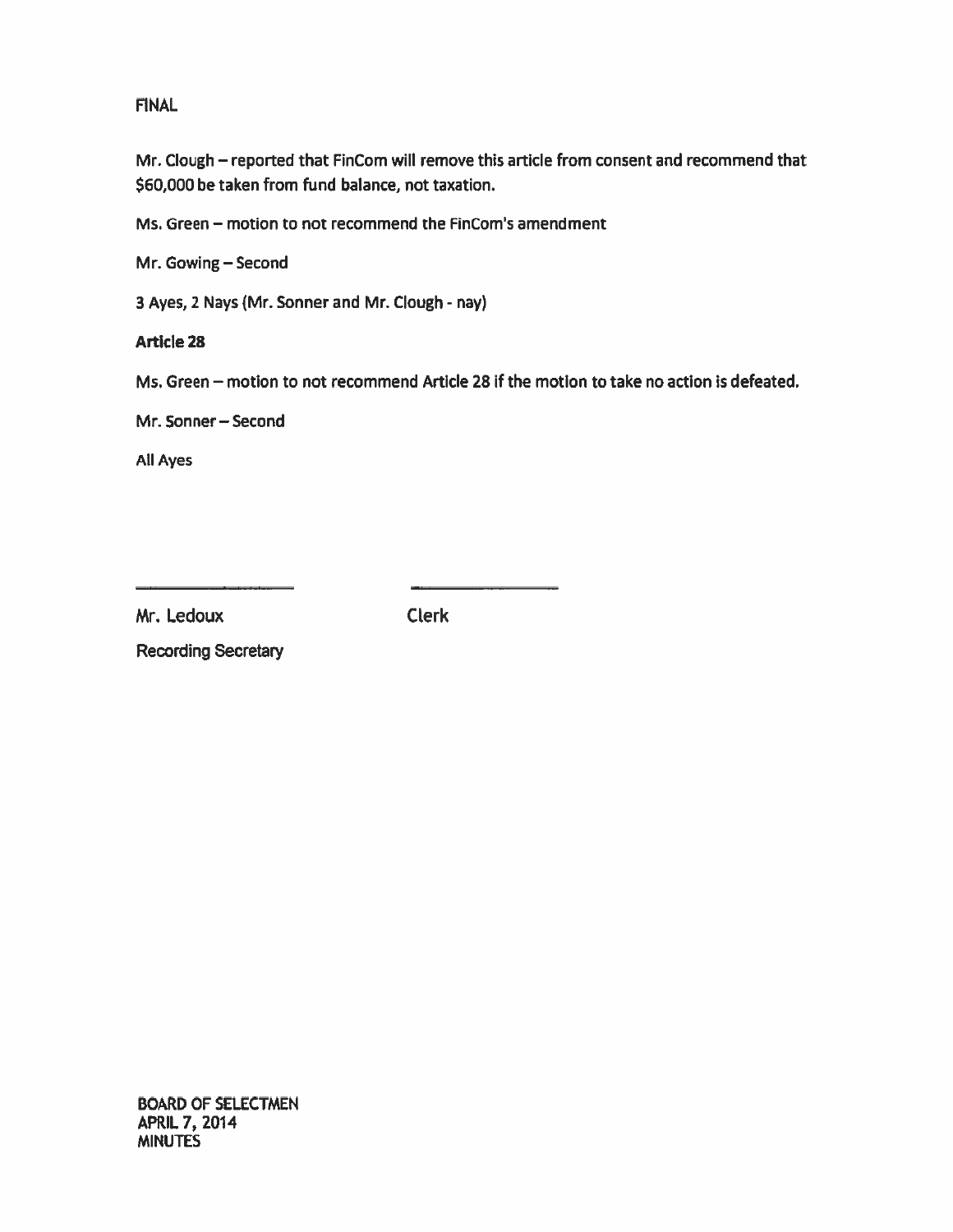# **BOARD OF SELECTMEN & SEWER COMMISSIONERS'** MEETING AGENDA April 7, 2014 6:00 P.M.

## Faculty Dining Room — High School

- I. CITIZENS' CONCERNS
- II. PUBLIC HEARINGS AND APPOINTMENTS

None

## SELECTMEN'S BUSINESS

- 1. KNOX TRAIL UPDATE
- 2. WARRANT ARTICLE DISCUSSION

## FUTURE AGENDAS

To facilitate scheduling for Interested parties, the following items are scheduled for discussIon on future agendas. This is not <sup>a</sup> complete agenda

APRIL28

Site Plan #2/20/14-448 - 848 Main Street Board Reorganization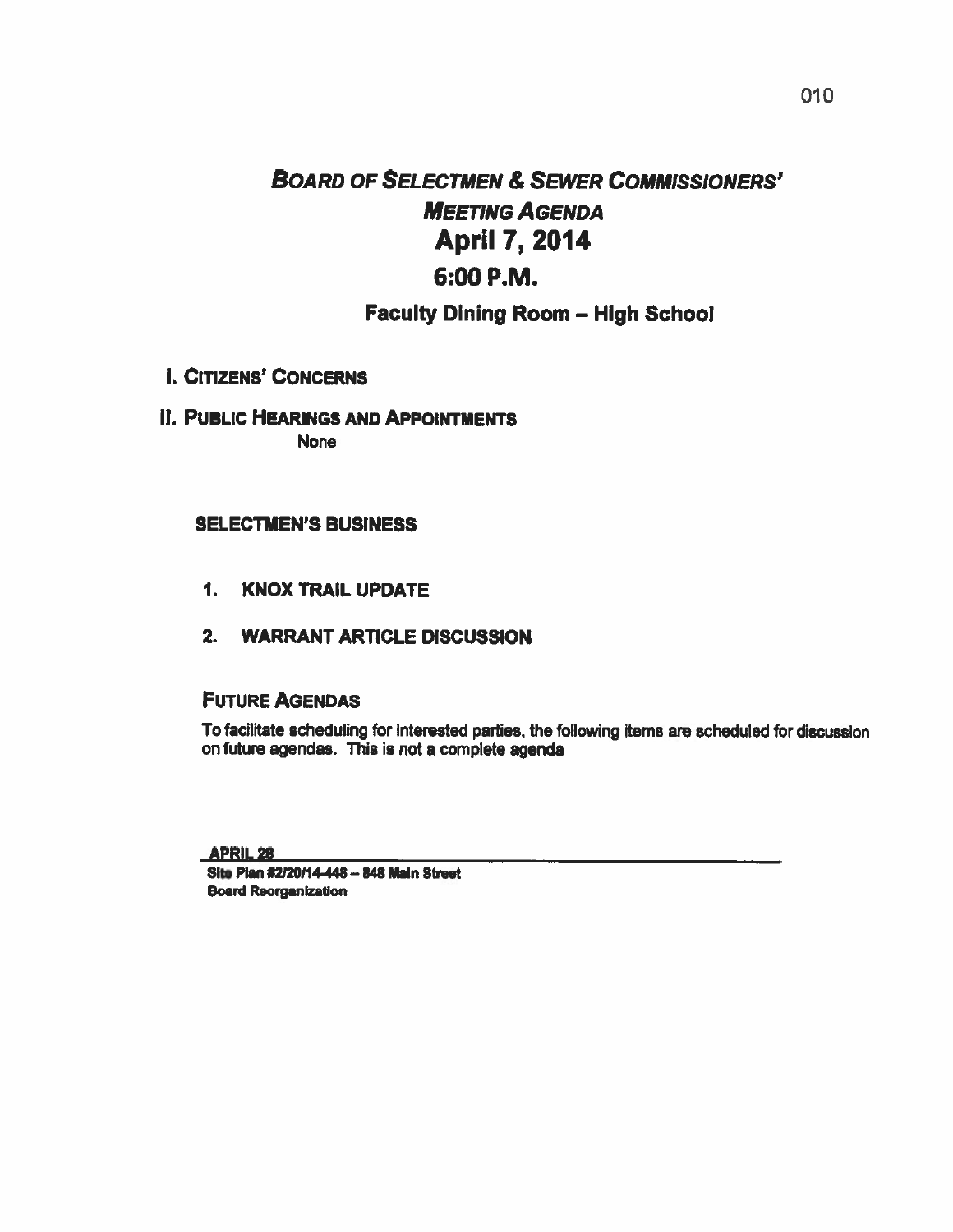| enda                                                                   |                         |                          |                                                                                                      |                 |                                                                                                                                                                                                |               |                | Page 1                                                                                                                          |  |  |
|------------------------------------------------------------------------|-------------------------|--------------------------|------------------------------------------------------------------------------------------------------|-----------------|------------------------------------------------------------------------------------------------------------------------------------------------------------------------------------------------|---------------|----------------|---------------------------------------------------------------------------------------------------------------------------------|--|--|
|                                                                        |                         | My Background Jobs (174) | manager   Logout   My DocuShare   My Tasks                                                           |                 |                                                                                                                                                                                                | Search        |                | Home   Content Map   What's New   Users & Groups   Help<br>In: This Collection V Advanced                                       |  |  |
|                                                                        | Agenda                  |                          | Location: Home » Public Meetings » Board of Selectmen » 2014 » 04-07 - Town Meeting » Agenda Listing |                 |                                                                                                                                                                                                |               |                | Properties<br>Add to Favorites<br>C۲<br>v                                                                                       |  |  |
|                                                                        | Edit Selected           | VI                       | Add<br>Go<br>◡                                                                                       | Go              |                                                                                                                                                                                                |               |                | Refresh<br>13 13                                                                                                                |  |  |
|                                                                        | Type <sub>7</sub> Title |                          |                                                                                                      |                 | Owner                                                                                                                                                                                          | <b>Edited</b> | <b>Size</b>    | <b>Actions</b>                                                                                                                  |  |  |
| П                                                                      | 慟                       |                          | 010 Selectmen Meeting Agenda April 7, 2014                                                           |                 | manager                                                                                                                                                                                        | 04/07/14      | 908 KB         | 幻路図○▼                                                                                                                           |  |  |
| П                                                                      | 囹                       |                          | 020 Selectmen Executive Session Meeting<br>Agenda April 8, 2014                                      |                 | manager                                                                                                                                                                                        | 04/07/14      | 467 KB         | 日邸図ロッ                                                                                                                           |  |  |
| □                                                                      | 围                       | 7, 8, 9, 2014            | 030 Pre-Annual Town Meeting Agenda April                                                             |                 | manager                                                                                                                                                                                        | 04/05/14      | 18 KB          | 日曜田口~                                                                                                                           |  |  |
| ᄗ                                                                      | 囹                       |                          | 040 Acton TV Quarterly Report                                                                        |                 | manager                                                                                                                                                                                        | 04/05/14      | 232 KB         | 日晩団つっ                                                                                                                           |  |  |
| П                                                                      | 盘                       |                          | 050 Chapter 90 Apportionment FY15                                                                    |                 | manager                                                                                                                                                                                        | 04/05/14      | 25 KB          | 日邸的ロャ                                                                                                                           |  |  |
| П                                                                      | 囹                       |                          | 060 CVS Zoning Map                                                                                   |                 | manager                                                                                                                                                                                        | 04/05/14      | 434 KB         | 内部因ロー                                                                                                                           |  |  |
| П                                                                      | 囹                       | <b>Minutes</b>           | 070 February 24, 2014 Selectman Meeting                                                              |                 | manager                                                                                                                                                                                        | 04/05/14      | 76 KB          | 8800 y                                                                                                                          |  |  |
|                                                                        | <b>Explore</b>          |                          | <b>Related Links</b>                                                                                 | <b>My Links</b> |                                                                                                                                                                                                |               | <b>History</b> |                                                                                                                                 |  |  |
| Home<br>Content Map<br>What's New<br><b>Users &amp; Groups</b><br>Help |                         |                          | About DocuShare<br><b>Site Statistics</b><br>Tutorials<br>DocuShare Downloads<br>DocuShare.xerox.com |                 | Login (As a Different User)<br>My DocuShare<br>Classic DocuShare Home<br><b>Ouick Search Home</b><br>Personal Collection<br>My Tasks<br>My Background Jobs (174)<br>Account Settings (manager) |               |                | Agenda Listing<br>04-07 - Town Meeting Listing<br>Agenda Listing<br>05-05 Listing<br>2014 Listing<br>Board of Selectmen Listing |  |  |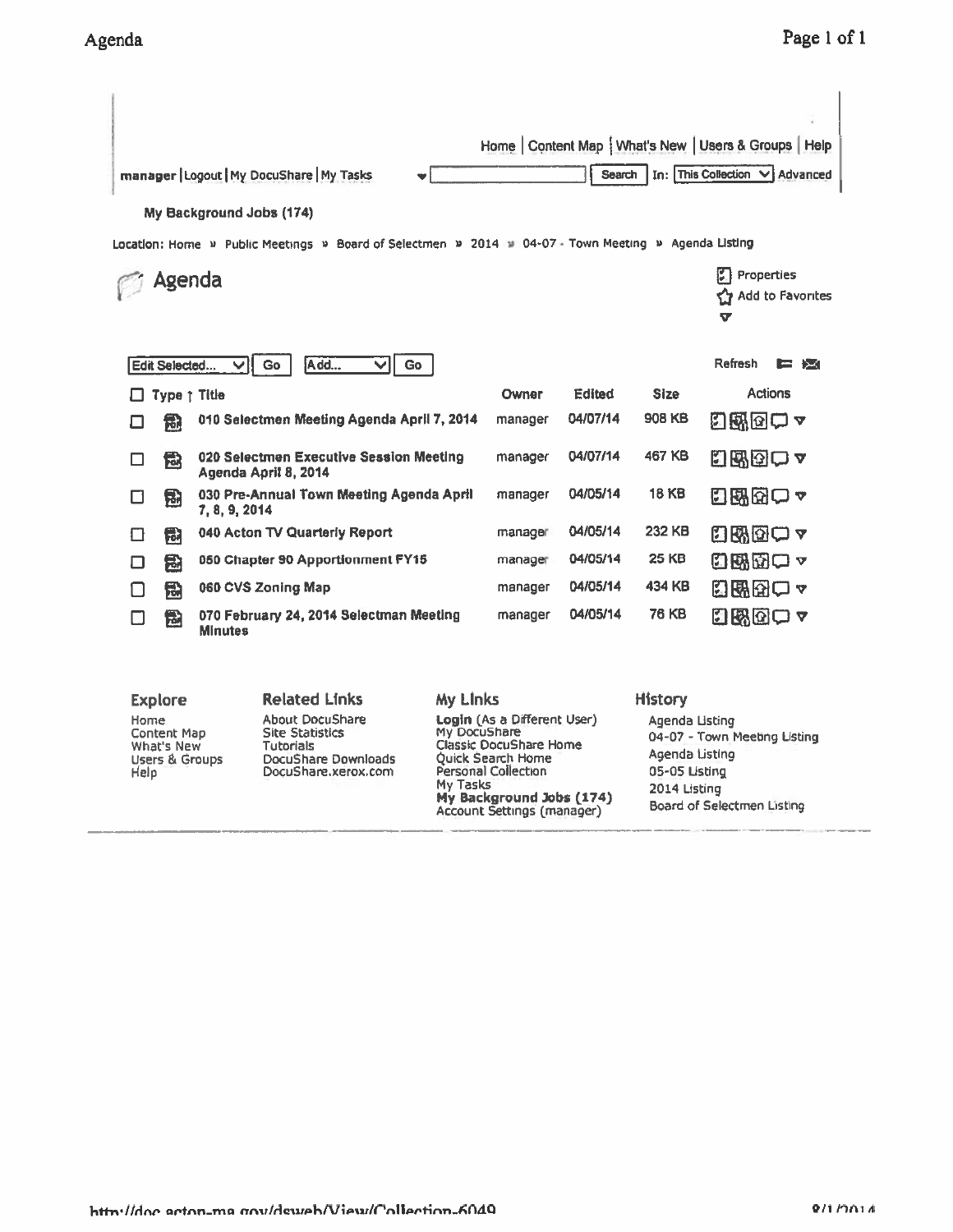## BOARD OF SELECTMEN ANNUAL GOAL SETTING MEETING JUNE 30,2014 CHIEF'S CONFERENCE ROOM PUBLIC SAFETY FACILITY

Present: Mike Cowing, Katie Green, Janet Adachi, Peter Berry, Franny Osman, Town Manager Steven Ledoux, Lisa Tomyl

The Board of Selectmen met to set annual goals, utilizing the Nominal Group Technique on June 30, 2014.

Goals were divided into Short Term and Long Term. Short Term being defined as something that can be accomplished within the year and Long Term defined as taking more than one year to accomplish.

## SHORT TERM GOALS

/

- 1. (Tie) (13 Points)<br>
 Complete North Acton Fire Station Evaluation and Establish Strategy
	- Improve Communication between Town and Regional School and evaluate  $\bullet$ regionalization and ALC Process
- 2. Review Zoning at Kelley's Corner and Historic Districts; Develop Bylaw on Hammerhead Lots; Develop Zoning Primer; Sign Bylaw Review Process (12 Points)
- 3. Increase Individual Use of Cross Town Connect; Decrease per Trip Cost; Pilot Rail Shuttle of North and East Acton Residents (Consider Sources of Funds such as MBTA Assessment and Parking Lot Fund); Identify Transportation Impact Zones (9 Points)
- 4. Improve Board of Selectmen Communication with the Public; Strengthen Relationship With Neighboring Boards of Selectmen (8 Points)
- 5. Set Timetable for Sewers in West Acton; Rework Sewer Policies. (6 Points)

Others receiving points: Bike Safety (Lanes, signs, pavemen<sup>t</sup> marking) (4 points); Determine Fate of Acton Nursing Service (2 Points); Update Board of Selectmen Handbook and Policies; Develop One Day Liquor License Standards; Volunteer Recognition (2 Points); Resolve Harris Street ( <sup>2</sup> Points); Seek Diversity with Town Volunteers; Cemetery Commission to Look into Diversity Issues with Burials; Support Diversity Coalition's Work and Include Interpreter Services in Town (2 Points)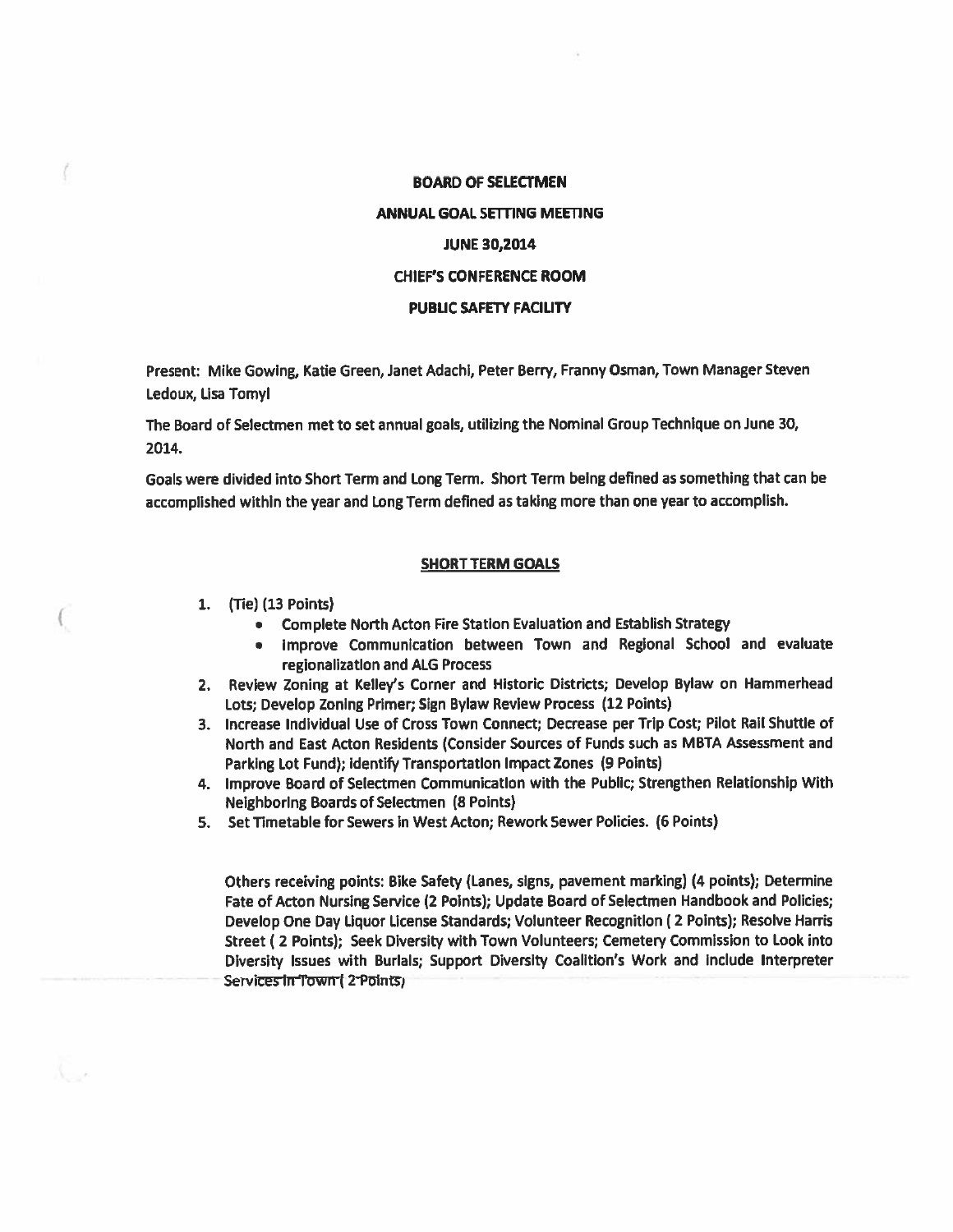### LONG TERM GOALS

- 1. Develop Plan for New Senior Center; Consider Joint Center with Maynard; Con5ider Community Center Features, Develop Long Term Plan for current Building (16 Point)
- 2. Develop Long Range Capital Plan with information on Existing Bonds (14 Points)
- 3. (Tie) (6 Points)

 $\left($ 

÷

C

- Start ALS Service
- Develop Fixed Route Bus Service
- 4. Complete Streets Program and Paths Connecting Neighborhoods (5 Points)
- 5. (Tie) (4 Points)
	- Bring Sewers to West Acton;
	- Continue Funding OPEB;
	- •Increase Recycling in Town with Pay As You Throw
	- •Develop Plan for NARA Comfort Station Near Miracle Field

Others receiving points: Start Process of Reviewing Zoning Bylaw (3 Points); Update Street Lights to LED (3 Points); Resolve Minuteman Regional issues (2 Points); Senior Tax Relief (Sudbury Plan) (2 Points); Food for Sale at Acton Memorial Library and Town Hall Campus (1 Point); All Electronic and Interactive Town Meeting warrant (1 Point)

## ITEMS NOT RECEIVING POINTS

## SHORT TERM

Selectman Liaison for Goals; Add Staff to Planning Department/ Land Use; Fall Town Meeting; Increase Capacity for Community Services Coordinator; Asa Parlin House; Bring Storm Water Bylaw to Town meeting; Redirect Cemetery Warrant Articles to Provide Building to House Equipment; Analyze Mix of Business and Determine What Businesses to Encourage to Come to Acton (EDC); Support ACHC Housing Production Plan; Update DRB Charge; Compete North WIng Project.

## LONG TERM

Study Moving Site Plans to Planning Board; Town Web Site Update and More User Friendly; Dog Park; Promote Outdoor Dance, Music and Tai Chi in All Parts of Town; Resolve Recreation Department Location; Water Bottle Sale Bylaw; (Tap water must be available to patrons); ADA Compliance for Chapel and Cemetery Building; Educate Town and Planning on Cohousing Model for Developments; Theater Ill Accessibility.

Minute Taker

Steven Ledoux Peter Berry, Clerk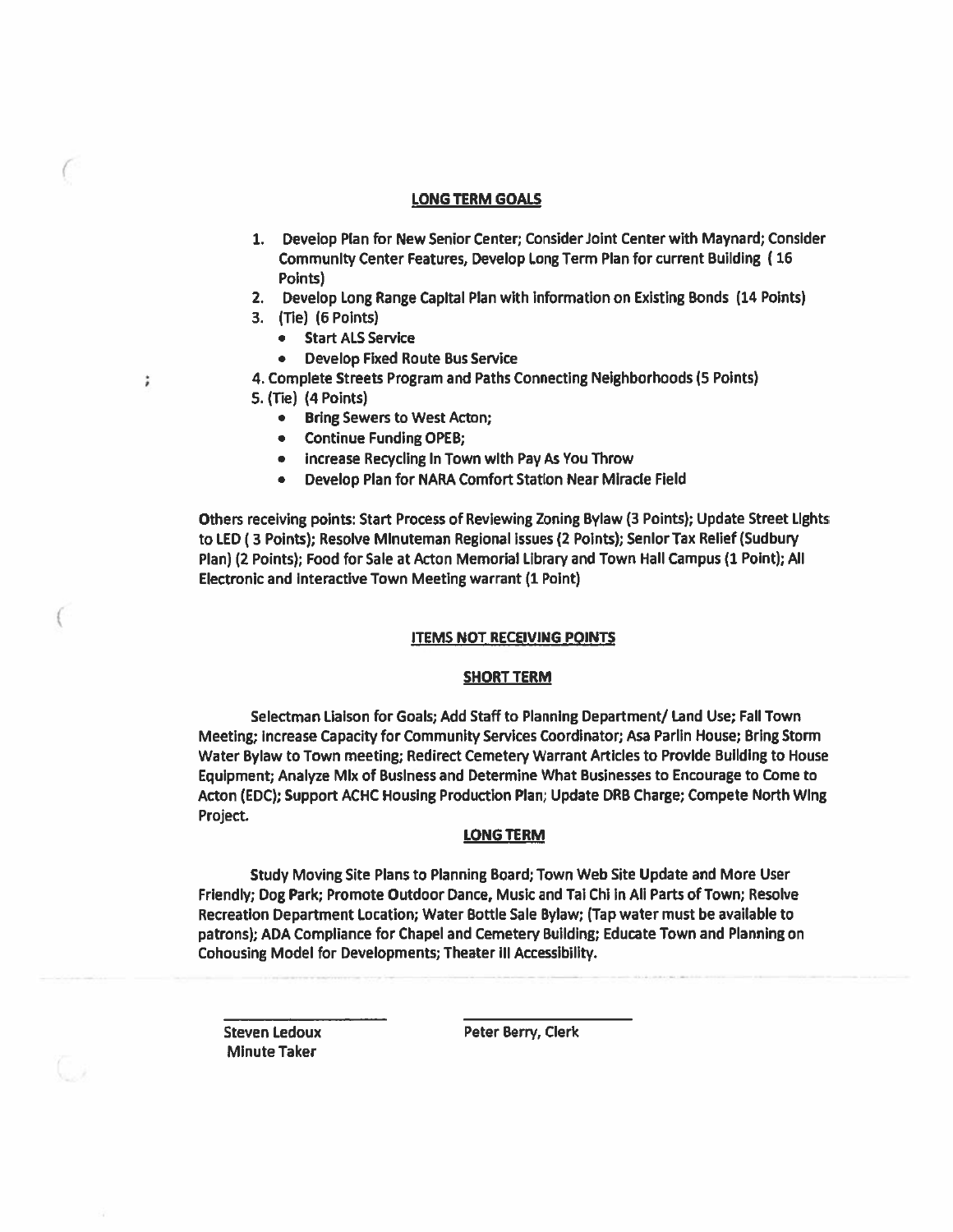TOWN OF ACTON BOARD OF SELECTMEN June 30, 2014

Public Safety Building

371 Main Street

Police Chief's Conference Room

Annual Goal Setting Meeting

6:30 — Board of Selectmen will discuss their Goals for the upcoming year

c

010